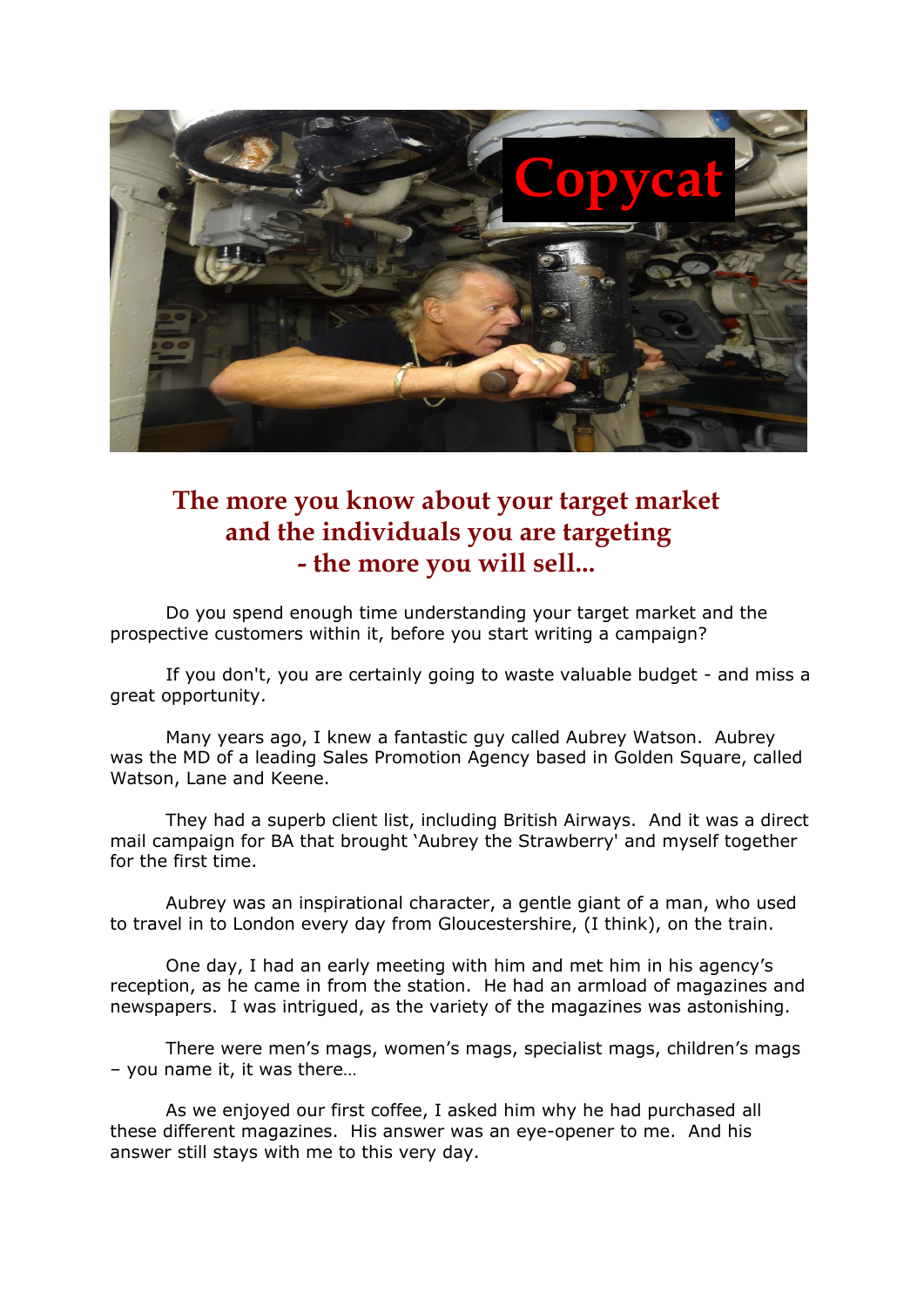*"I run a very successful agency, Andy"* he said. *"Our clients are extremely varied and cover a wide range of markets. I feel that I cannot advise them correctly and produce effective strategic and creative solutions, unless I understand both their marketplaces and their prospective customers within it"*

*"Reading magazines that service each market, gives me an insight and a feel for what's going on in there. On nearly every occasion, I learn much more from this, than I ever can from the market research"*

If I recall correctly, he used to spend around  $£100$  per week on all this stuff. But the success he and his agency enjoyed, repaid this investment in spades.

An inspiring story. But, I wonder how many agency bosses or marketers would do it today? Not many, I would wager.

What has this got to do with copywriting, you may ask?

A hell of a lot. And here's why…

Good copywriting skills come from people with well-furnished minds.

They're inquisitive. They explore and investigate. They make it their business to find out more. They listen instead of talking. They are avid readers.

Unfortunately, this kind of professionalism is rare these days.

Many high profile individuals in our business, whose responsibility includes recommending communication strategies and campaigns to clients and prospects, can be incredibly blinkered and narrow-minded.

They know everything about their business, but very little about anything else*.*

Jerry Della Femina, who in 1970 wrote an excellent book on advertising, called 'From Those Wonderful Folks Who Gave You Pearl Harbor', had an interesting view on this.

*"Young creative people start out hungry. They're off the street; they know how people think. And their work is great. Then they get successful. They make more and more money, spend their time in restaurants they never dreamed of, fly back and forth between New York and Los Angeles. Pretty soon, the real world isn't people. It's just a bunch of lights off the right side of the plane. You have to stay in touch if you're going to write advertising that works".*

Jerry was spot on. I passionately believe that central to good writing especially copy that needs to sell - is an understanding of people, an insight into them, a sympathy towards them.

This understanding allows the writer to effectively connect to the reader.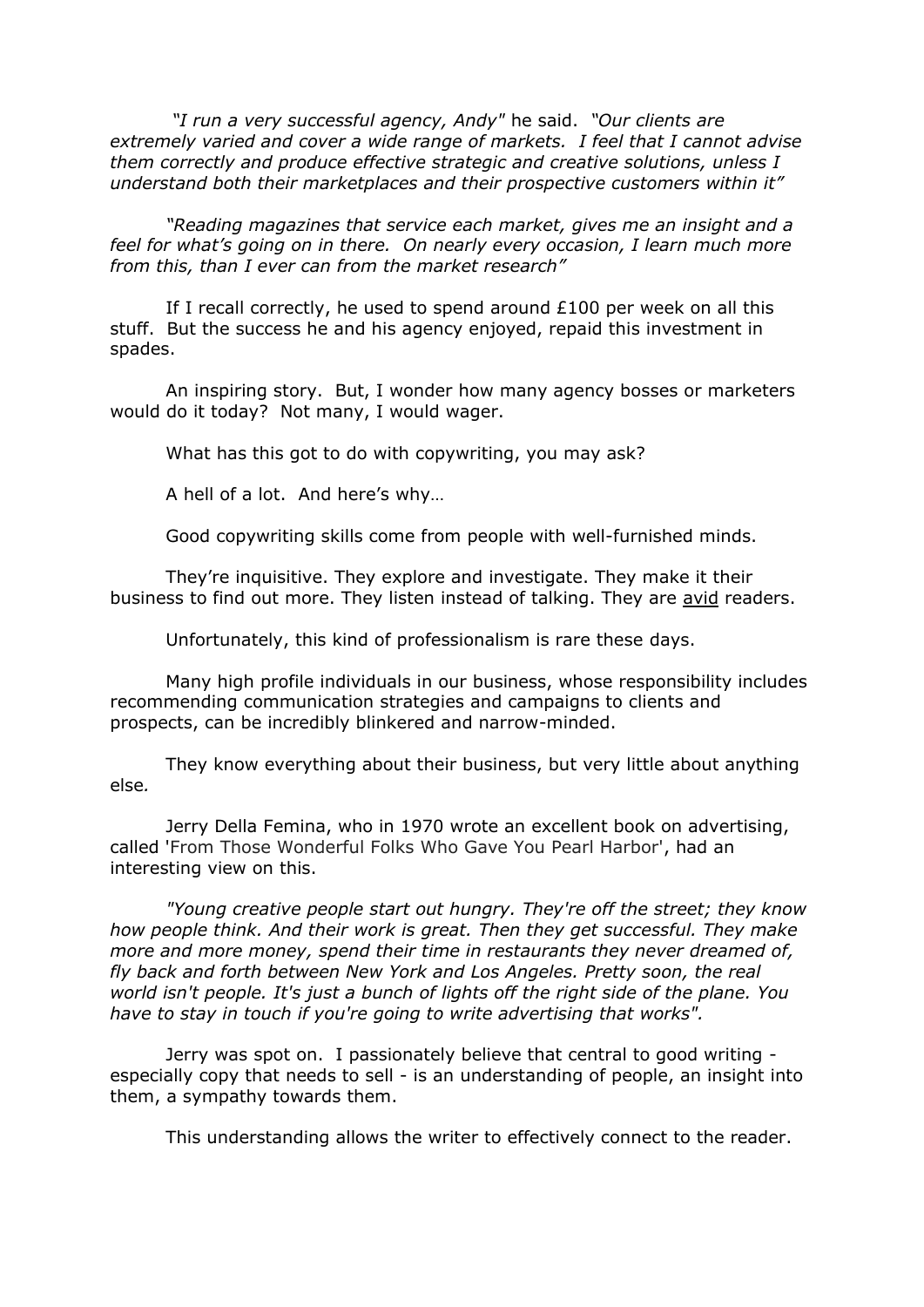Herschell Gordon Lewis referred to it as writing within the 'experiential background of the reader'. Introduce as many facts as you can, which are likely to come within that experience.

When you do that, you will connect immediately.

The reader's reaction is likely to be: *"Yes I know that, so it's likely that the other facts are true."*

In the vast majority of the copy I see these days, this is not happening.

I believe this to be one of the fundamental flaws of copywriting in current times. The vast majority of copywriters today are not studying their products or their targets anywhere near enough.

The result, is copy that is way off-beam and does not connect to the audience they are talking to. And a potential customer is lost.

Saga is a current case in point. This company have been very successful over the years in the 50+ market. But, they are really struggling in the UK right now - and apparently haemorrhaging customers.

It's not hard to see why. I get mailings and emails from them, that are, in a word, awful. The copy is pedestrian and limp - and does not connect or engage in any way. It doesn't sell at all and I get a strong feeling that in most cases, a younger hand has written it.

That can't be right, surely? If you're selling golf clubs, the copywriter needs to understand golf and golfers. If you're selling the latest Stones album, the copywriter needs to understand the band and their fans.

If you are writing to the 50+ market, with its many subsets, you have to understand them. What turns them on - and what turns them off. The language they use - and how they like to be spoken to in the right way.

The best writers for the 50+ market, have to be 50+ writers themselves. They know the market, because they are the market.

One other key point needs to be made, when we're talking about the 'silver surfers' or whatever nonsense they call us now. The older we are, the more we like things to be *correct*, especially in copy terms.

We *love* to read stuff. As long as it's copy that's well written, connects to us straight away, is relevant and interesting - and offers us benefit and value.

Saga's copy is none of that. It also regularly contains poor punctuation and bad grammar. And *that,* let me tell you, gets very short shrift from all of us.

It's instant death. So, Saga and others, you have been warned.

As I mentioned earlier, the narrow-minded are everywhere. I had a run-in with one recently.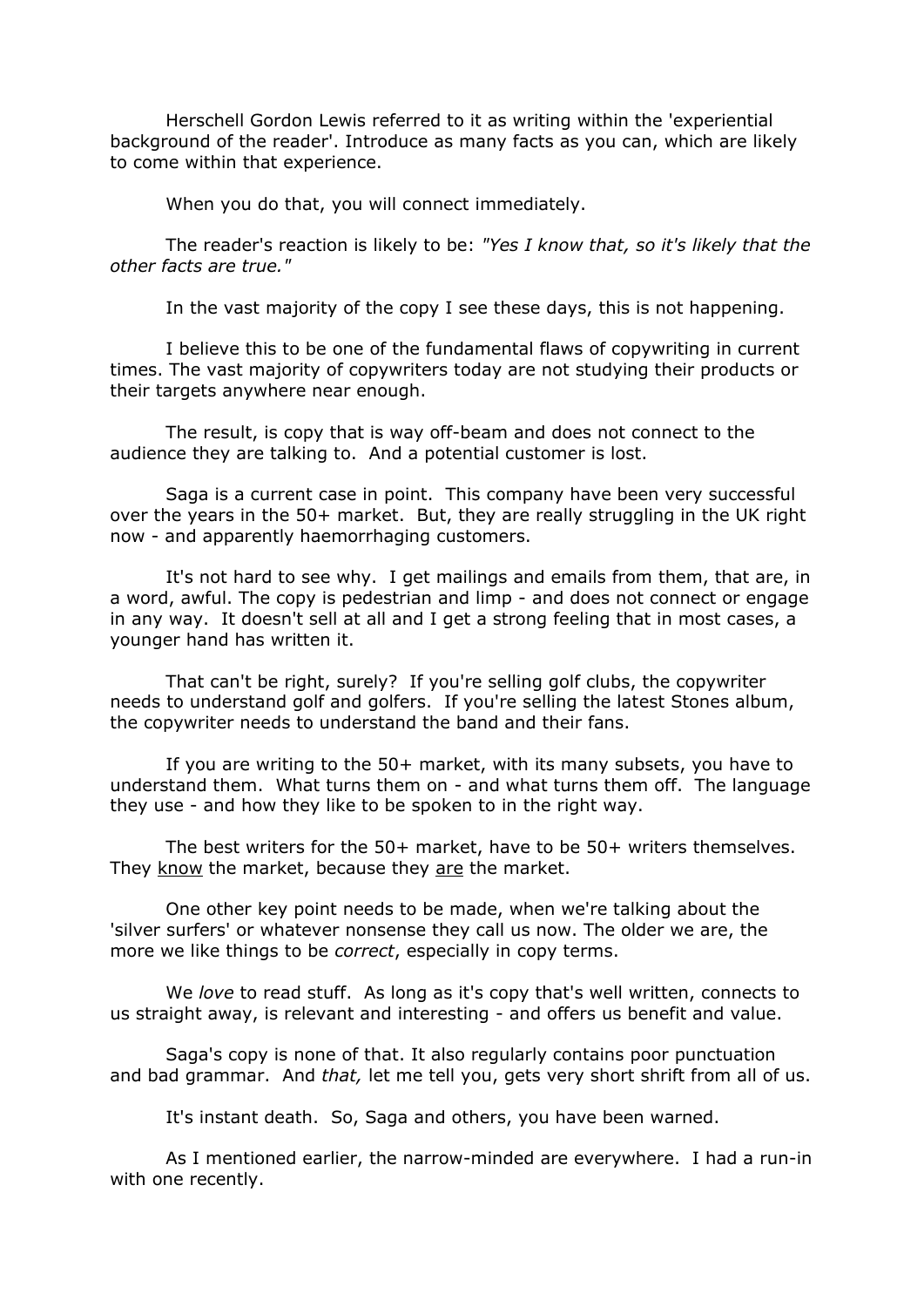The conversation I had, left me once again frustrated and disillusioned with the idiots that now populate this once-great industry.

This person was someone whose marketing job title suggested he had an understanding of marketing and communication issues. The title lied…

This cocky and arrogant young man with all of eighteen months front-line experience (yes, a graduate, now there's a surprise) violently disagreed with me about the importance of a letter in a direct mail pack.

*"Your comment about 'letter sells, brochure tells' is flawed, in my view",* he said. *"Load of balls, actually".* 

Oh lovely, I thought. Here we go again. Another arrogant little shit who thinks he knows everything about everything, despite his total lack of knowledge and experience in this business.

*"I never read letters anyway. Don't know anyone who does. I just don't have time. If the brochure is well produced, you don't need a letter at all…"*

I just shook my head. Not with disbelief, because nothing surprises me in this crazy business anymore. It was because it was just yet another very clear confirmation that this business is going down the toilet. Fast...

No amount of discussion relating to testing and historical data to support my position would budge him. *"This is not the gospel according to Andy Owen, this is fact",* I said. *"Been proven millions of times in campaign activity.* 

*If you don't believe me, test it. Then you would understand…."*

No dice. Little shit did not budge.

*"That's another thing about guys like you"*, he said. *"Always talking about the past. I'm not interested about the past. That's dead and buried. Let's talk about now…"*

At this point I should have given him a slap.

I wanted to.

Badly.

But I resisted the temptation and laughed instead. Not like me at all.

Anyway, I won't bore you with any more of this silly boy's theories, because he's beyond help. And, at his very young age, that's quite a feat. But, I left him to ponder on this*.* 

*"Those that disregard the mistakes of the past, are doomed to repeat them."*

He'll be cleaning windows in Wimbledon soon. About right…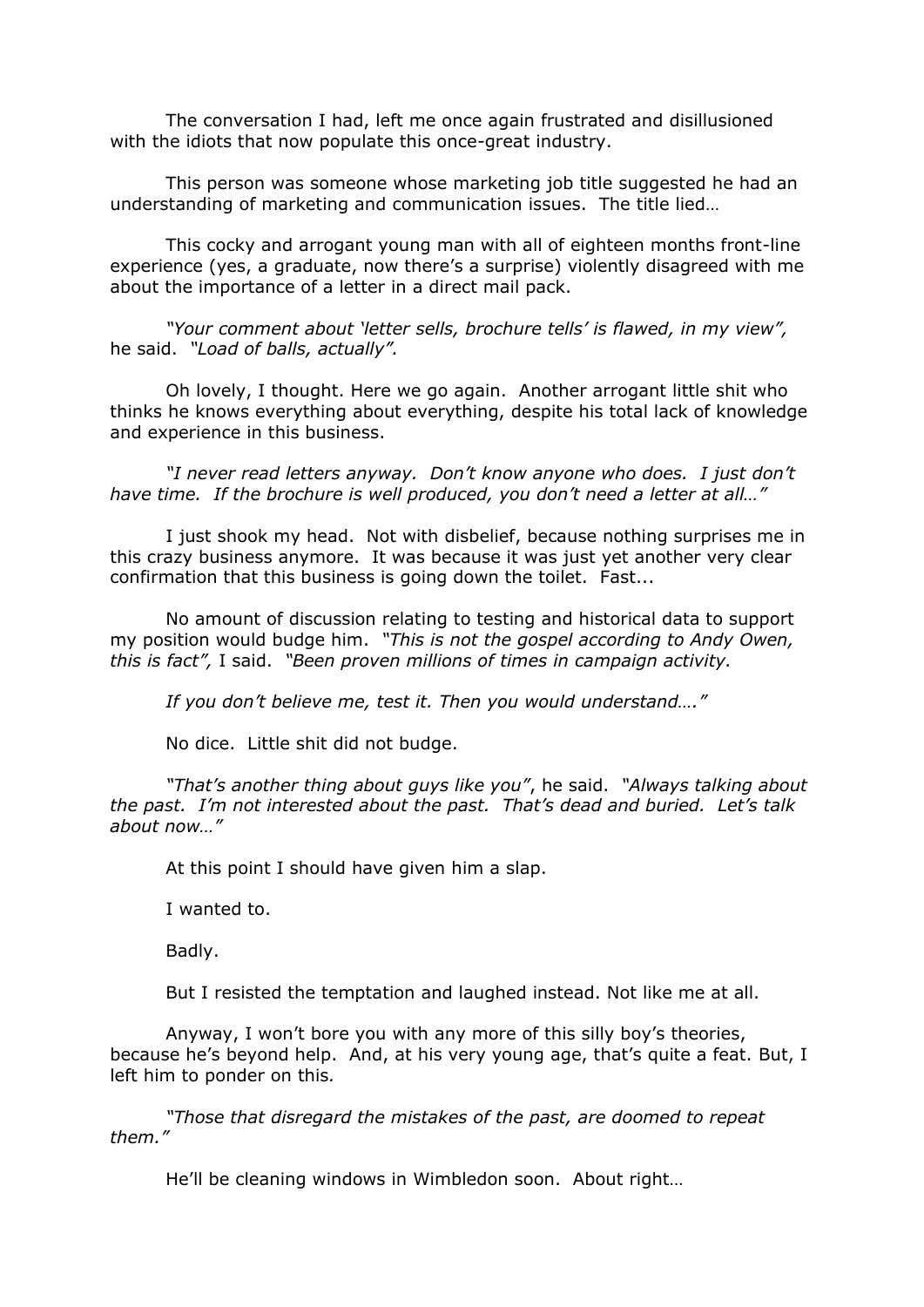As I seem to have have stumbled into this particular subject of direct mail, let me add a few more things about the first lady of direct marketing. How anyone can disregard the enormous power of the letter in direct mail, is absolutely beyond me. But they do, as you can see.

A knowledgeable writer's ability to influence the reader to do what he/she wants the reader to do - is, without any doubt at all, a key reason for the continuing success of direct mail.

And yes, it's STILL a success story. Direct mail is doing *phenomenal*  business for those smart enough to invest in the correct people to write and create it. It will deliver more business  $E$  for  $E$ ,  $\frac{1}{2}$  for  $\frac{1}{2}$ , than pretty much anything out there - if done correctly.

In direct mail, the letter is second only in importance terms after the targeting. It is four times more important than the creative. And yes, this is fact too, because we have proved it hundreds of times in campaign activity.

*(How we did it, was called 'testing'. Anyone out there that wants to know what that word means, is welcome to call me and I'll explain it...)*

Drayton referred once to the best letters as *'organised speech'*, which is exactly how they should appear. Because, this disarms the reader and creates warmth, which is, of course, the whole object of the exercise.

But this is the skill of the writer, who has probably taken weeks and weeks studying and learning the product and the market - and then writing and rewriting the text to make the end product sound exactly like it does.

It is vital to amass the information you need before you start writing. Live and breathe the product or service you are selling - and the audience you are selling it to.

Bill Jayme - my hero - and probably the best copywriter that has ever lived, admitted that he spent 90% of his time preparing and 10% writing.

Most of the best writers work this way.

David Ogilvy, when his agency won the Rolls Royce account in the 50's, spent a couple of weeks at the Rolls' factory, learning about the car. He immersed himself in every aspect of the business.

One day, he was walking through the service area and two mechanics were working on a customer's car. He overheard one of the mechanics telling his mate, how they had to do something about the dashboard clock.

David stopped, went over and asked them about it.

"Ah, Mr Ogilvy, I was just telling Tom, that the clock is, in my view, ticking *too loud. We need to do something about it. This is a Rolls Royce, after all."*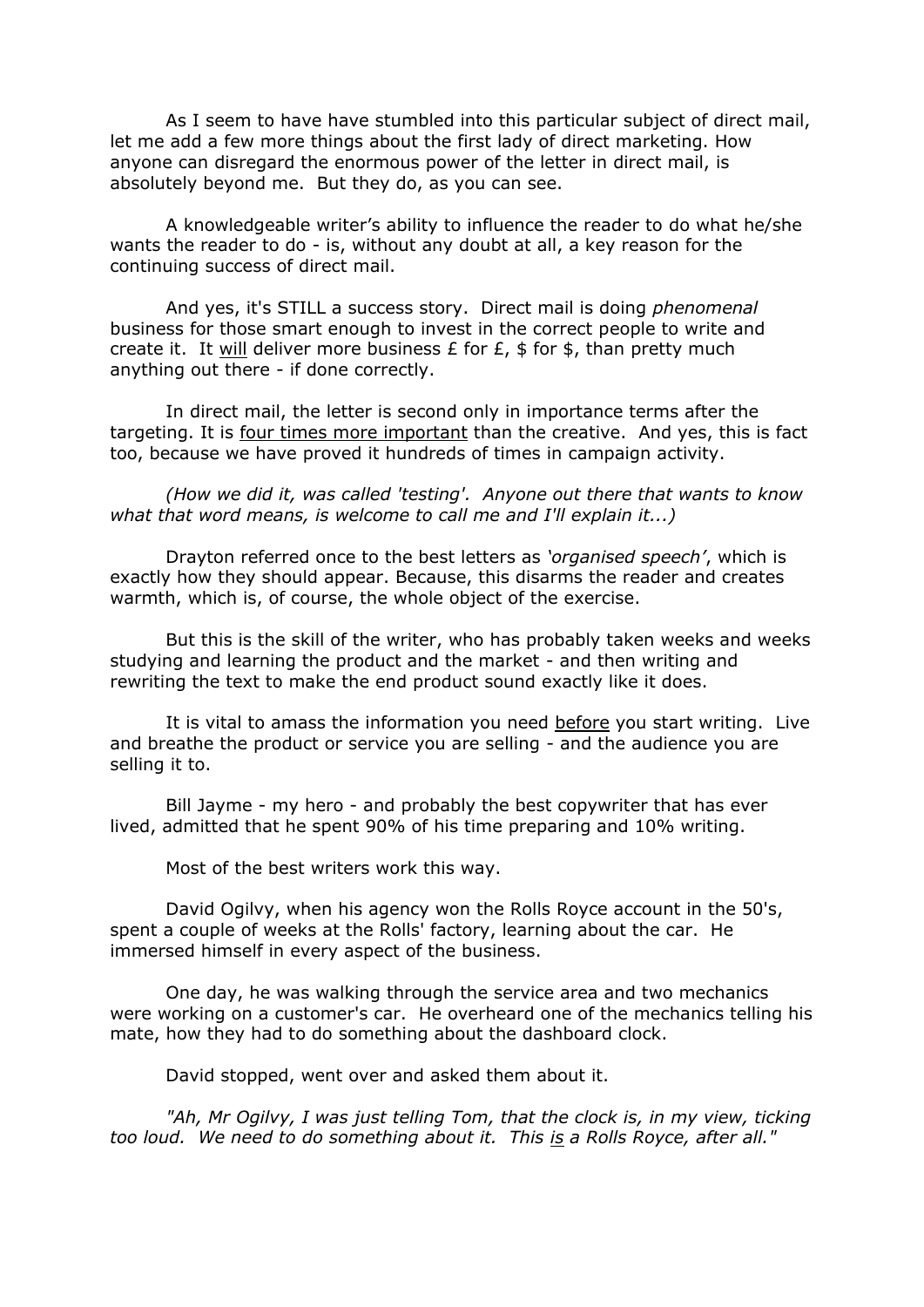The ad below - probably the most iconic print ad ever created - was the direct result of that conversation. What a headline that is.

It would never have seen the light of day, if David hadn't spent all that time at the factory.

Can you imagine any agency boss these days, doing such a thing?



The Rolls-Royce Silver Cloud-\$13,995

## "At 60 miles an hour the loudest noise in this new Rolls-Royce comes from the electric clock"

What makes Rolls-Royce the best car in the world? "There is really no magic about itit is merely patient attention to detail," says an eminent Rolls-Royce engineer.

1. "At 60 miles an hour the loudest noise comes from the electric clock," reports the Technical Editor of THE MOTOR. Three mufflers tune out sound frequencies-acoustically. 2. Every Rolls-Royce engine is run for seven hours at full throttle before installation, and each car is test-driven for hundreds of miles over varying road surfaces.

3. The Rolls-Royce is designed as an ownerdriven car. It is eighteen inches shorter than the largest domestic cars.

4. The car has power steering, power brakes and automatic gear-shift. It is very easy to drive and to park. No chauffeur required.

5. The finished car spends a week in the final test-shop, being fine-tuned. Here it is subjected to 98 separate ordeals. For example, the engineers use a stethoscope to listen for axlewhine.

6. The Rolls-Royce is guaranteed for three

years. With a new network of dealers and parts-depots from Coast to Coast, service is no problem.

7. The Rolls-Royce radiator has never changed, except that when Sir Henry Royce died in 1933 the monogram RR was changed from red to black.

8. The coachwork is given five coats of primer paint, and hand rubbed between each coat, before nine coats of finishing paint go on. 9. By moving a switch on the steering column, you can adjust the shock-absorbers to suit road conditions.

10. A picnic table, veneered in French walnut, slides out from under the dash. Two more swing out behind the front seats.

11. You can get such optional extras as an Espresso coffee-making machine, a dictating machine, a bed, hot and cold water for washing, an electric razor or a telephone.

12. There are three separate systems of power brakes, two hydraulic and one mechanical. Damage to one system will not affect the others. The Rolls-Royce is a very safe car-and also a very lively car. It cruises serenely at eighty-five. Top speed is in excess of 100 m.p.h. 13. The Bentley is made by Rolls-Royce. Except for the radiators, they are identical motor cars, manufactured by the same engineers in the same works. People who feel diffident about driving a Rolls-Royce can buy a Bentley. PRICE. The Rolls-Royce illustrated in this advertisement-f.o.b. principal ports of entrycosts \$13,995.

If you would like the rewarding experience of driving a Rolls-Royce or Bentley, write or telephone to one of the dealers listed on the opposite page.

Rolls-Royce Inc., 10 Rockefeller Plaza, New<br>York 20, N. Y., CIrcle 5-1144.

**March 1959**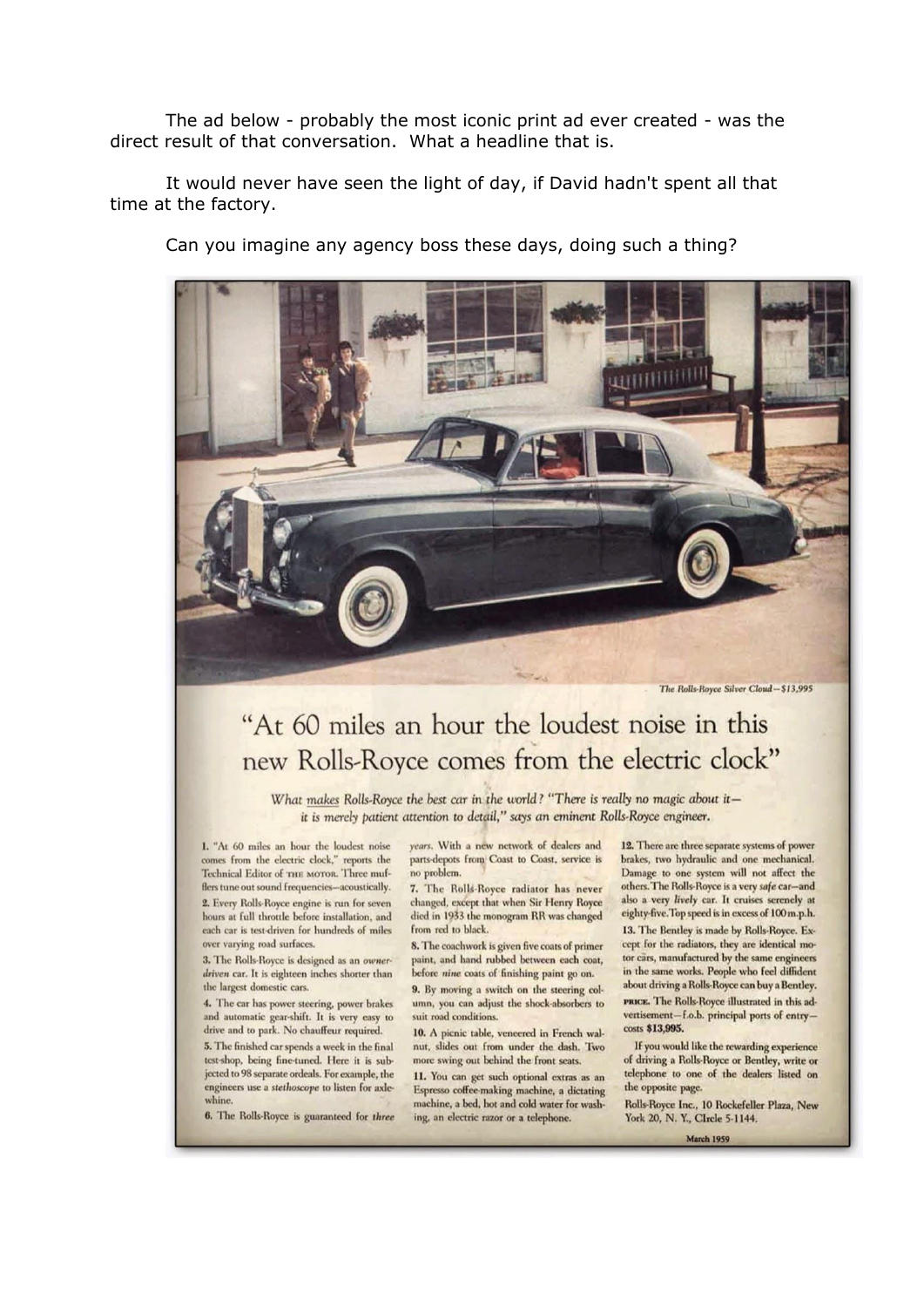Copywriting, as an art, is no different from any other specialism. Those who are the best at it, tend to be those that spend great amounts of their time studying it.

But, an awful lot of money is wasted, because people confuse *what* they are selling, with *why* people should buy it. The professionals know the truth:

What you write has to connect and engage the reader.

It has to be relevant. It has to offer benefit.

And it has to be *interesting*.

David Ogilvy said it perfectly all those years ago.

*"If you're trying to persuade people to do something or buy something, it seems to me that you should use their language. The language they use every day".*

So right. The reader should feel that the writer *understands.* That creates an immediate rapport. *"He's one of us…"*

A connection will be made. Meaning the first hurdle has been cleared.

And, once a good copywriter is in this position in the early stages of the communication process, he/she is in control. Not the reader.

The selling opportunity now has a real chance.

And a professional writer will not let the reader off the hook. Proven techniques will be used to keep the reader reading - and influence that reader to respond positively to the sales message.

A good writer will go to enormous lengths to achieve this situation. Using the correct words in the right way is essential, of course.

But, knowledge of the product, the marketplace and an understanding of the mind of the reader, are also *massively* important.

I was extremely lucky to learn that, very early...

Take a bow, Aubrey, my friend. I owe you.

Keep the faith...

fud